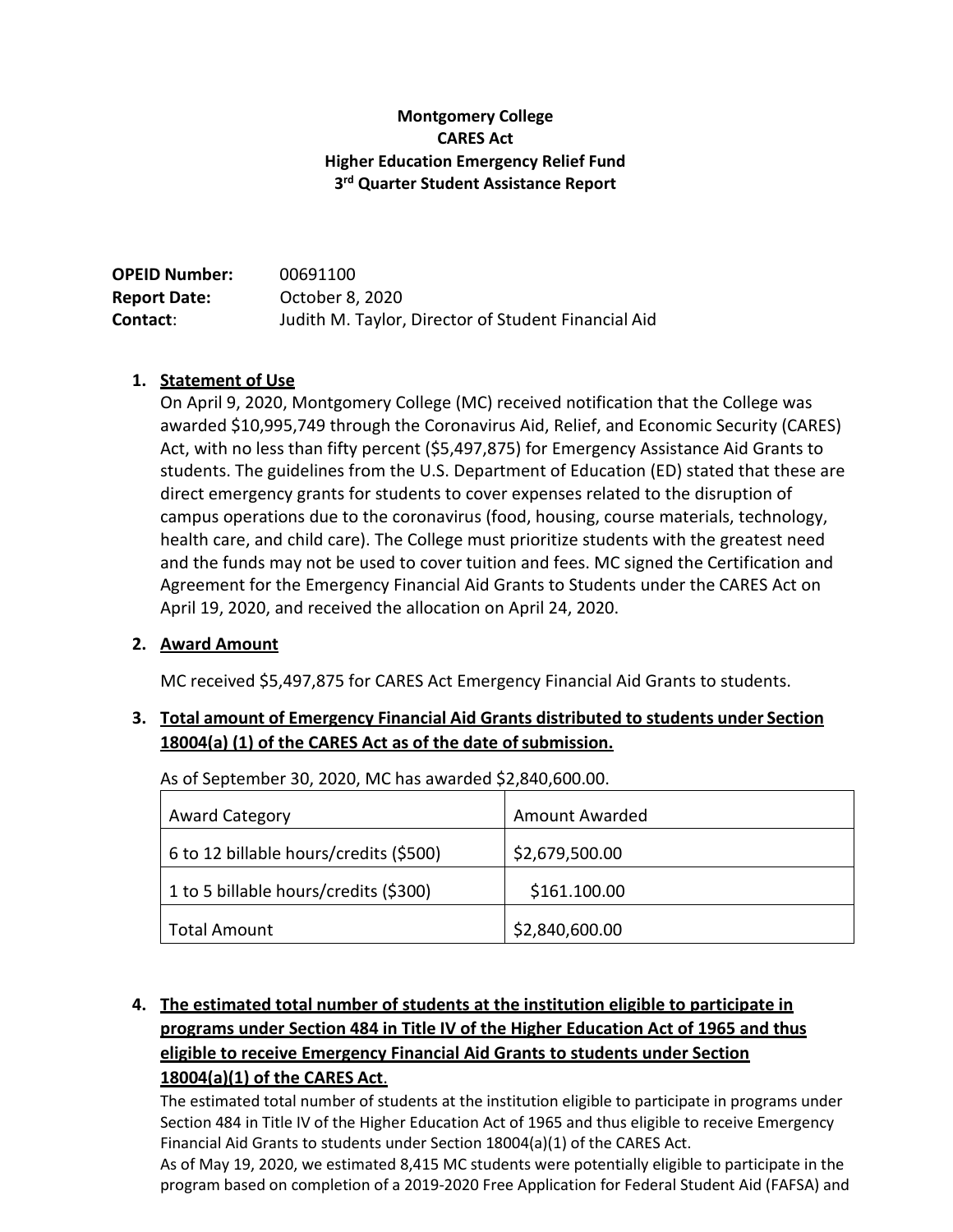enrolled at the institution in on-campus classes at the time of the COVID-19 disruption. 7,102 of those students had completed all requirements for Title IV eligibility. The additional 1,313 completed the FAFSA but had not completed the verification process. By September 30, 2020, 8936 became potentially eligible. 7413 completed all requirements for Title IV eligibility and or met the basic Title IV aid matches. The remaining 1523 never completed their file so we could determine eligibility. As we move into the 2020-2021 academic year we will look at how many additional students become eligible based on completion of the 2020-2021 FAFSA.

# **5. The total number of students who have received an Emergency Financial Aid Grant to students under Section 18004(a) (1) of the CARES Act.**

As of September 30, 2020, five thousand eight hundred and ninety-six (5,896) MC students have received a CARES Act Emergency Assistance Grant.

| <b>Award Category</b>                  | Number of Students Awarded |
|----------------------------------------|----------------------------|
| 6 to 12 billable hours/credits (\$500) | 5,359                      |
| 1 to 5 billable hours/credits (\$300)  | 537                        |
| Total Awards                           | 5,896                      |

# **6. The method(s) used by the institution to determine which students receive Emergency Financial Aid Grants and how much they would receive under Section 18004(a)(1) of the CARES Act.**

In order to provide maximum support based on the funds available, the size of the award is based on the number of credits each student is taking:

- $\triangleright$  Students enrolled in: 6 to 12 billable hours/credits: \$500
- $\triangleright$  Students enrolled in: 1 to 5 billable hours/credits: \$300
- o **First Phase of Distribution Part 1**  Awarded May 5, 2020, disbursed to students May 9, 2020
	- Spring 2020 Pell grant recipients enrolled for spring semester who did not completely withdraw. This is a group of students with documented financial need and Title IV eligibility. The change to remote instruction after March 13, 2020, affected them financially in increased technology costs, utility costs, child care costs, and loss of parent and/or student wages in at least the amounts listed above.
- o **First Phase of Distribution Part 2** Awarded May 21, 2020, disbursed to students May 22, 2020
	- **Spring 2020 Subsidized Direct Loan recipients and additional Pell Grant** recipients enrolled for spring semester who did not completely withdraw. This is a group of students with documented financial need and Title IV eligibility. The change to remote instruction after March 13, 2020, affected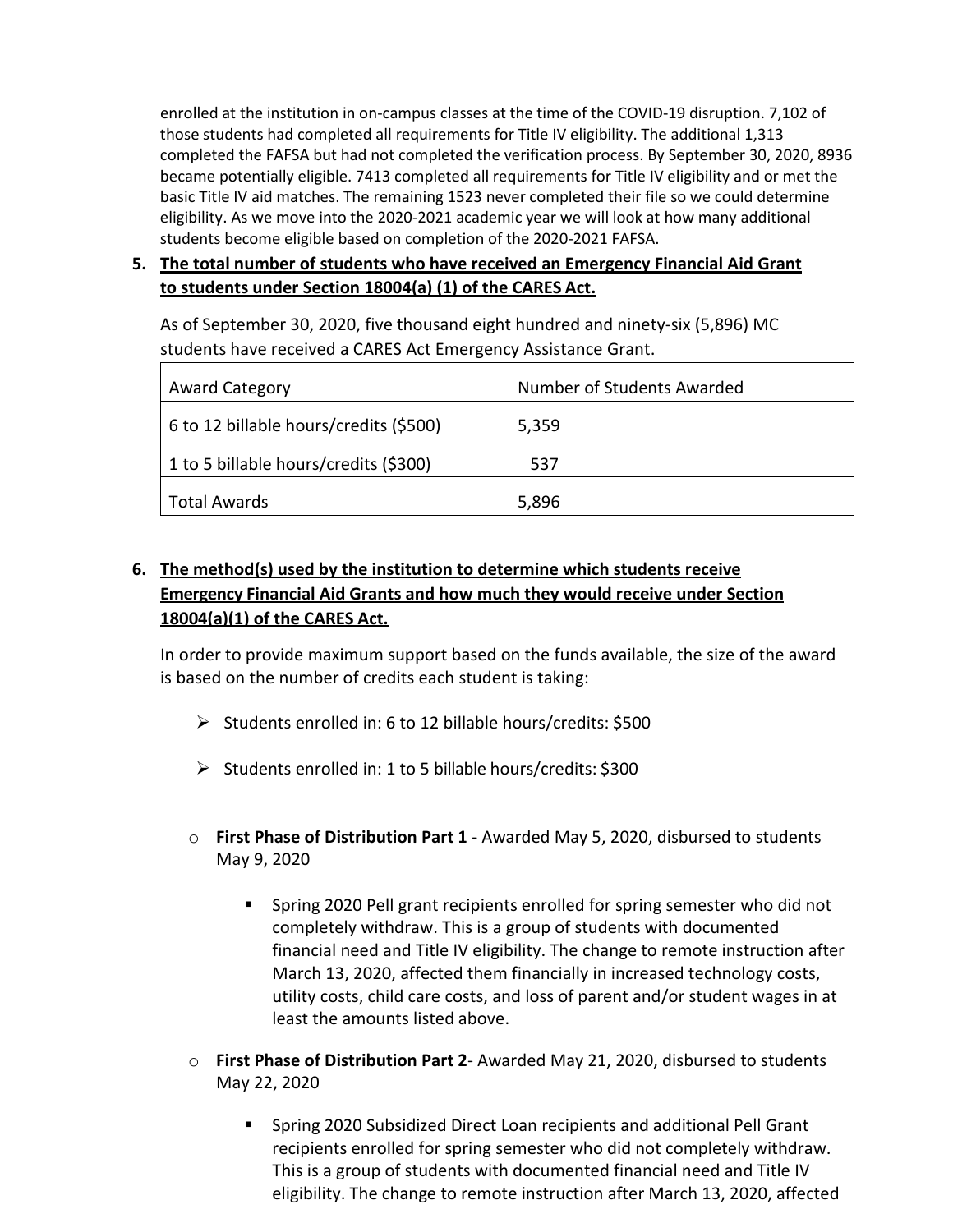them financially in increased technology costs, utility costs, child care costs, and loss of parent and/or student wages in at least the amounts listed above.

- o **Second Phase of Distribution Part 1 -** Awarded July 31, 2020, disbursed to students August 1, 2020
	- On May 8, 2020, an online CARES Act assistance application form became available. MC students can state if COVID-19 disruptions have adversely affected them in one or more of the following areas: loss of income,food, housing, utilities, course materials, technology, health care, and/or child care.
	- Students who already completed a FAFSA for 2019-2020 or 2020-2021 and have already documented their Title IV eligibility, but did not already receive an award and maintained enrollment in Spring 2020, along with any students who met the criteria for Phase One and have not received the grant, will be the first priority in this phase. Of the 5697students awarded, sixty (60) additional students are in this category.
	- **Applications were accepted from May 8, 2020 through August 14, 2020.** Two thousand one hundred and forty-nine (2149) CARES Emergency Grant Applications have been received. Applications are being screened based on the criteria in the proposed final rule. Based on eligibility criteria 117 applicants have been awarded. Many applicants already received the grant in the phase 1 distribution and many others are not eligible. We will continue to screen applications to determine eligibility.
- o **Second Phase of Distribution Part 2** Awarded September 18, 2020, disbursed to students September 19, 2020
	- An additional 171 students who met either the First or Second Phase eligibility criteria and were enrolled in either spring 2020 or summer 2020 and had not already received a CARES grant in spring or summer 2020.

#### o **Third Phase of Distribution**

**Based on the awarding of both the First and Second Phases and the most** recent Department of Education guidance for the disbursement of these funds, we have adjusted the criteria for Phase Three. On September 10, 2020 we made available to students our Fall 2020 CARES application. As of